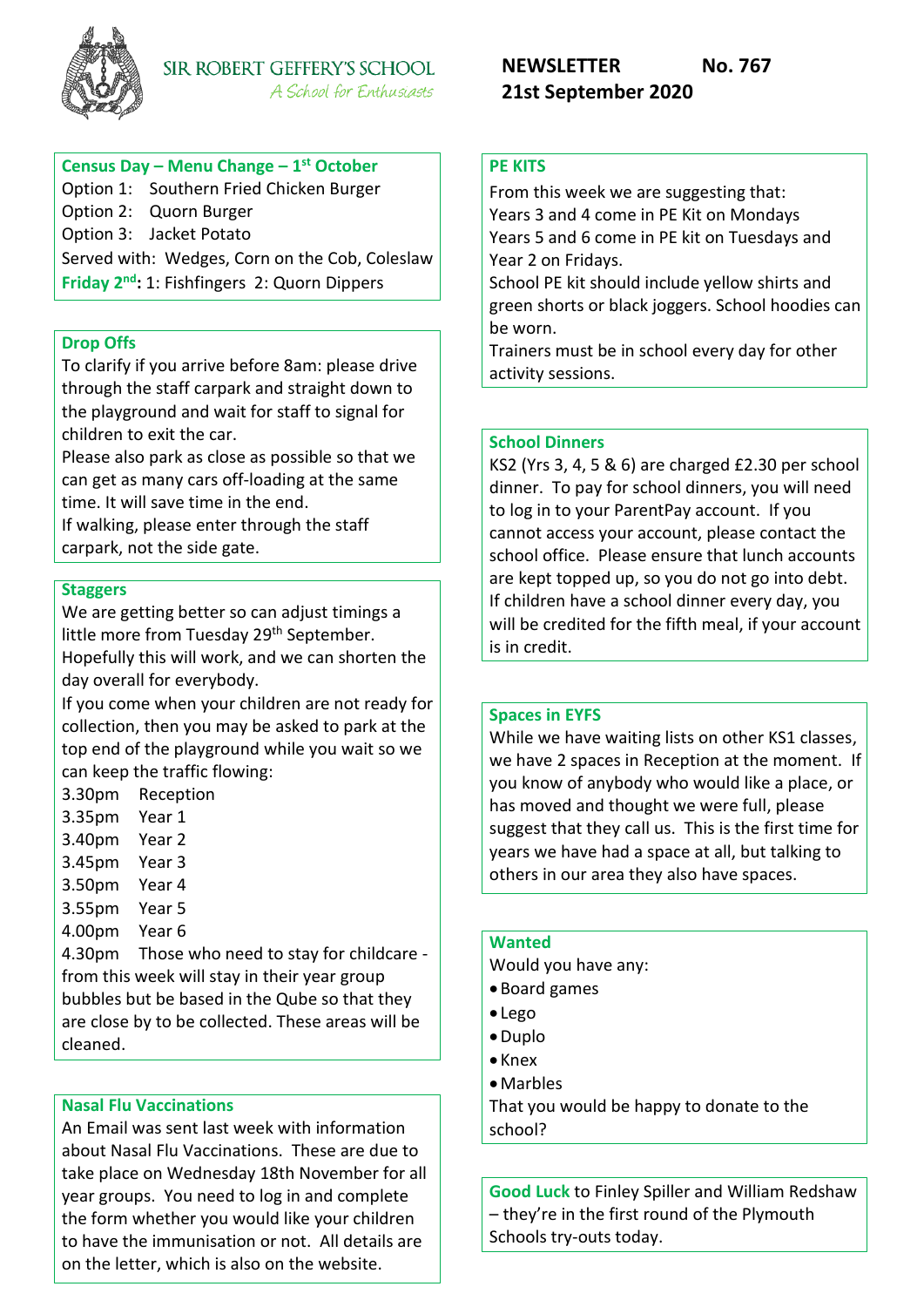## **Our Curriculum – Music** Curriculum skills/coverage

Music at SRG continues to be filled with practical, skilled, project led and topic focused music learning to ensure that all children receive a challenging, thought provoking and rewarding musical journey.

KS1 - Spend time exploring instruments; understanding rhythmic notation; developing their skill with pulse and rhythm; using ICT within music; singing for purpose; being introduced to the musical elements (tempo, pitch and dynamics) and topic related learning. KS2 - Introduction to notation; pulse, rhythm and melody; military drumming; listening and analysing; the seven musical elements; composition for purpose; improvement of performance; instrumental performance (tuned and untuned).

Many of you will know that Mr Hambly is working with us in school, whilst also teaching drumming. It is great to have a music specialist to enthuse, deliver the curriculum and oversee the provision. We have given priority to the arts and especially music, as it is important for wellbeing and supports the development of many skills. Email him directly if you are interested in your child taking up drumming.

On Thursday mornings Mr Hambly works with our EYFS children in the classroom and with Year 5 on Friday mornings.

During the afternoons he teaches music. There are fun musical activities from 1.10-1.45 and after that he delivers curriculum music.

# Extra Support

Mrs Sally Butlin from CMST is joining the Music team on a Tuesday afternoon to allow extra ability to use instruments and sing with the children in the classroom as classes can be split into smaller numbers. She has fantastic ideas, enthusiasm and musical knowledge which she uses to support the learning brilliantly.

We are fortunate to have so many brilliant peripatetic teachers so lessons can be taken in: Violin, Guitar, Piano, Brass, Singing Clarinet/Saxophone/Flute and Drumming. Please email the office for details if you are interested in your child learning any of the above during the school day.

# Music Club

The children at SRG have the added opportunity of Music Club that gives a different and more relaxed look on music. These sessions are very much games led and allow the children to develop their musical skills whilst completing other activities. Within the Music Club we do a lot of circle and relay games focusing on listening, rhythm, coordination, confidence and singing.

# Instrumental Learning

Music is very much heard down the corridors again at SRG! We have seen the return of piano, singing, clarinet, flute, saxophone and drum lessons. The school orchestra will also be starting up once again as music returns to its best in school!

# **PE**

# Curriculum skills/coverage

At Sir Robert Geffery's we recognise the important role that Physical Education can play in improving our physical and emotional wellbeing. This is at the heart of everything we do as we strive to get used to our new 'normal.' KS1 - This term the KS1 children are spending time working on team games. The skills we are focusing on involve us encouraging the children to follow game rules. We have been focusing on moving and stopping safely in running games, moving with control and care during team games and hitting a ball accurately with a bat. KS2 - This term the KS2 children are focusing on invasion games with the specific focus being on hockey and tag rugby during the first half term. The children in Years 3 & 4 have been practising their skills of sending and receiving the ball, moving the ball at pace and have been learning the principles of attack and defence, whilst the Year 5 & 6 pupils have been working on gaining and keeping possession and on playing small sided and adapted versions of these games. Mr Arundell is our specialist PE teacher – he is delivering sessions in KS2 and this year some KS1 classes. Mr Summers who also has a sports background and training, is leading other sessions. We are making sure that in these really difficult times children are as active as possible and enjoy more physical activity than normal.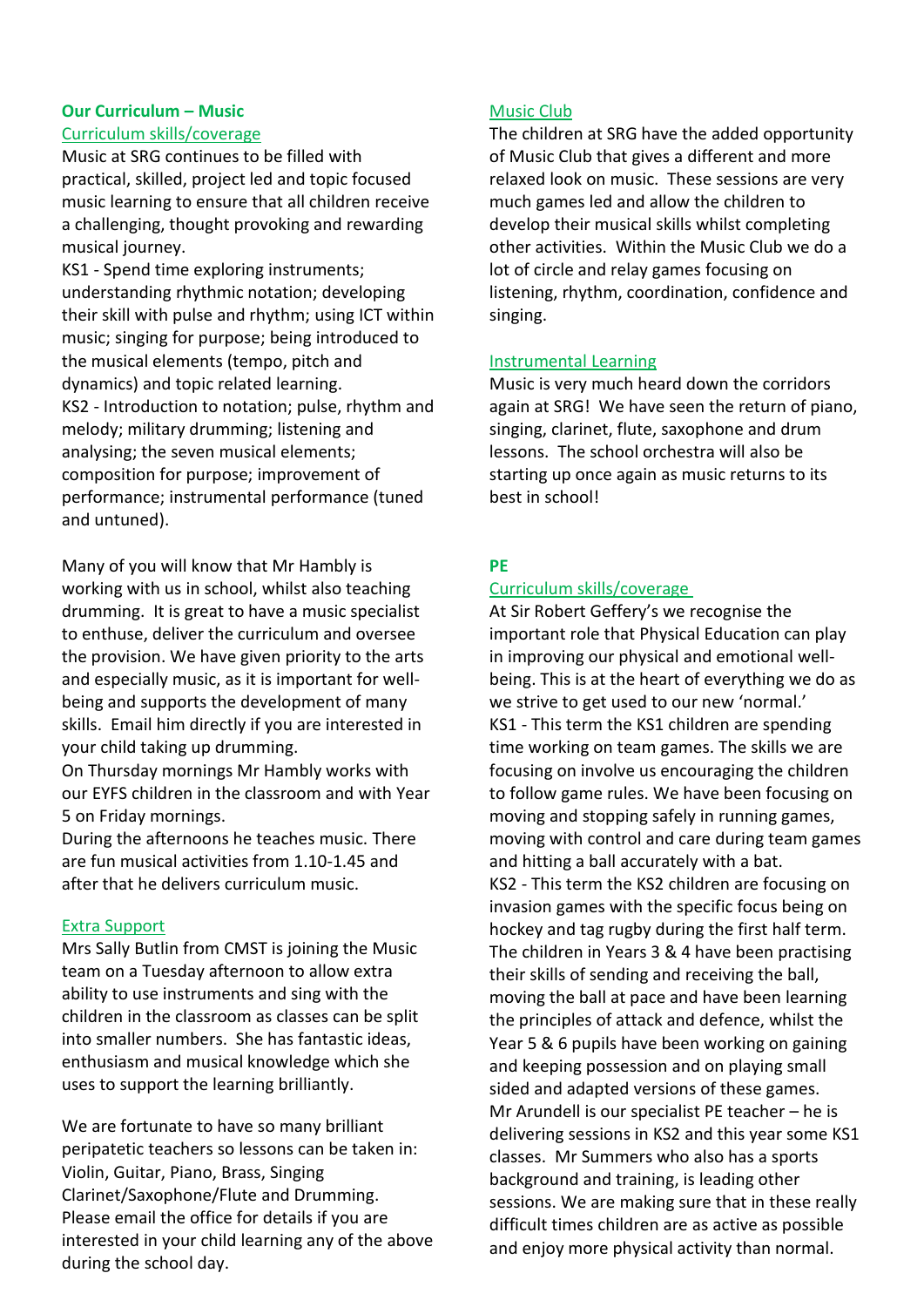## Extra Support

I have been ably supported in delivering PE sessions by our new PE Teaching Assistant Apprentice Maria Townsend, Ben Yeoman (our new TA) and Nathan Summers, a School's Direct student teacher.

## Extra Physical Activity Fun Slots

The children at SRG have additional sports sessions during the middle of the school day. These fun clubs are being facilitated by several support staff. Maria Townsend and Beth Renfree (a School's Direct student teacher) have been running daily dance sessions focusing on the fundamentals of movement with the Key Stage 1 pupils up to learning whole dance routines with Key Stage 2. In addition to this Ben Yeoman and Nathan Summers have been running daily sport sessions with each year group. The focus of these sessions has been striking and fielding activities.

#### **Reading**

It is great to see the word counts of classes rapidly increasing and we will publish some successes each week. Year 6 have had to work hard to catch Year 4 so it looks like a battle may take place. Reading is key because it improves so many aspects of English work. We have a lot of books and different class reward systems and AR badges to help children maintain motivation. Please read to your children and encourage them to read each day. It is a good habit. Turn off the TV and PlayStation and encourage the use of their imaginations through reading.

## **Accelerated Reader**

| AR Class Word Count - year to date |           |  |  |
|------------------------------------|-----------|--|--|
| Year 2                             | 549,696   |  |  |
| Year 3                             | 655,137   |  |  |
| Year 4                             | 4,870,614 |  |  |
| Year 5                             | 3,258,637 |  |  |
| Year 6                             | 4,642,295 |  |  |

#### Top 5 Readers

| Year 2               | <b>Ellis</b> | 219,720   |  |
|----------------------|--------------|-----------|--|
| Year <sub>3</sub>    | Alice        | 168,878   |  |
| Year 4               | Ben          | 883,730   |  |
| Year 5               | Sienna       | 729,188   |  |
| Year <sub>6</sub>    | Darcey       | 1,247,486 |  |
| <b>Good Progress</b> |              |           |  |

| Year 2            | Tilly K |
|-------------------|---------|
| Year <sub>3</sub> | Millie  |
| Year 4            | Arthur  |
| Year 5            | Molly   |
| Year 6            | Emma    |

#### 1/4 Million

William Br, Arthur, Ethan F, Bodhi, Jasper

#### 1/2 Million

Sienna, Alfie, Millie J

#### 3/4 Million

Ruby, Ben C

# **Millionaire**

Darcey

#### **Minibus**

With so many restrictions and some children not having the opportunity off site, we are arranging to take half size bubbles out on visits for outdoor learning. We are aiming to extend physical activity using the field on the other side of the road, we would like to go to Pentillie and Anthony House and after the holiday makers go, the beach. This will enable us to extend the outside learning skills curriculum safely off site.

#### **Admission 2021**

If you know children who will be starting school next September, please encourage them to ring and arrange a socially distanced visit. Like this year there is a low number of children of this age. Looking at the numbers predicted and at pre-school, there will be spaces. Word of mouth is the best way to make sure that we have a full intake. This is important because it means our budget is maintained and we can continue to provide the support we have at present.

#### **Lost Property** Sweatshirt – named Callum Campbell